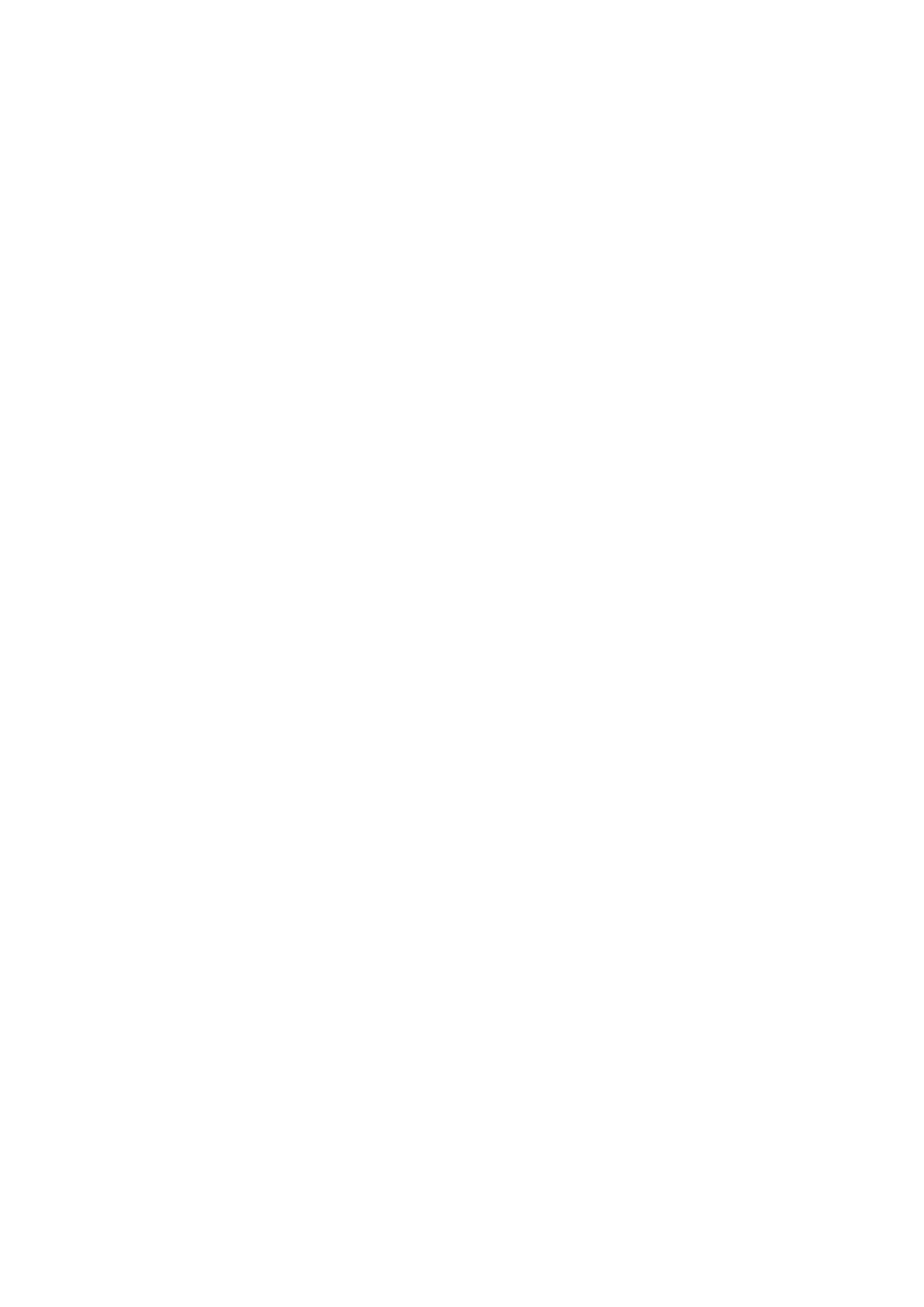

### **1.0 Introduction**

Housing Rights was established in 1964 and is the leading provider of independent specialist housing advice services in Northern Ireland. It works to achieve positive change by protecting and promoting the rights of people who are in housing need and our policy work is based on the experience of our clients. Its services are delivered throughout NI and focus on the key areas of preventing homelessness, accessing accommodation and tackling affordability and poor housing conditions.

### **2.0 Summary**

Housing Rights believes:

- The current fitness standard is unsatisfactory and needs replaced in its entirety. It is insufficient to make amendments to the standard which do not directly link housing with health.
- An internationally recognised system of best practice currently exists in the Housing Health and Safety Rating System which has been in operation since 2006 in England and Wales and has more recently been given international recognition with its adoption in the USA.
- Lessons about the application of the Housing, Health and Safety Rating System's operation can be learned from its operation elsewhere to enhance its application in Northern Ireland. Housing Rights is also aware that the NIHE House Condition Survey currently measures housing fitness using an abbreviated form of the HHSRS in addition to other measures. It has therefore already been linked to existing practice in Northern Ireland. Enforcement of any revised standard is critically important in ensuring that improvements to the standard result in improvements in housing conditions. Local councils therefore must be equipped with adequate resources in this regard. Housing Rights is mindful that work is ongoing within the Department for Communities with regards to the role and regulation of the private rented sector and view the potential to align this work with that of the fitness standard as having the potential to maximise improvements for people living in this sector.
- The Department for Communities should liaise with the Department of Health to work together to tackle poor housing, and thus reduce risks to health.
- The introduction of HHSRS would not only benefit householders and tenants across all tenures, but would be of particular benefit in addressing the problems facing some Section 75 groups.
- The HHSRS is the best option for making real improvements to the quality of housing and to tackling inequalities faced by those persons who are most at risk of poor housing.
- In the long term it is important for Government to look not only at the financial implications at reviewing the minimum standard for fitness but to also be cognisant of the cost implications in terms of poorer health, educational etc. outcomes of not implementing a system such as the HHSRS.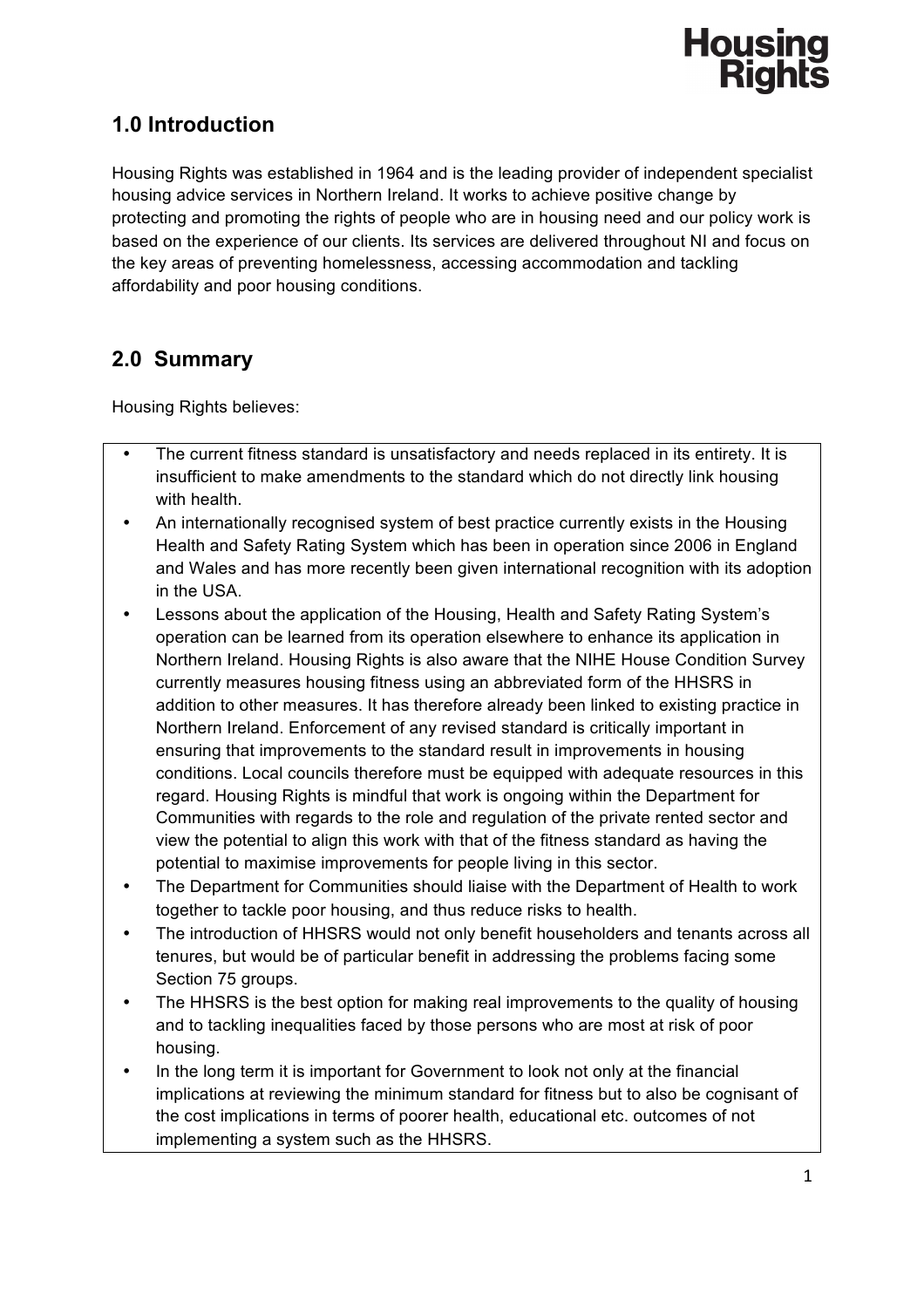### **3.0 Overarching comments**

### **3.1 The experience of our clients**

Calls to our advice line about issues of disrepair and unfitness are a common occurrence. In 2015-2016, Housing Rights dealt with almost 3,000 issues relating to housing conditions. Of those 3,000 issues, the following table illustrates the prevalence of this problem, particularly for people living in the private rented sector: $<sup>1</sup>$ </sup>

| Private rented sector | 71%   |
|-----------------------|-------|
| Social rented sector  | 14%   |
| Tenure not specified  | 10%   |
| Owner occupier        | $4\%$ |
| Homeless              | $1\%$ |

 

Housing Rights is particularly concerned at the high level of disrepair and unfitness issues amongst its clients residing in private rented accommodation; particularly since the sector is continuing to grow in importance, with 1 in 5 households now living in the sector<sup>2</sup> and the Northern Ireland Housing Executive (NIHE) increasingly using the sector when discharging their statutory duties to homeless persons. Housing Rights welcomes the Review of the Statutory Minimum Housing Fitness Standard and is pleased to submit this response.

### **3.2 The opportunity presented by the current review**

Although any changes to the statutory minimum housing fitness standard will have cross tenure implications, **Housing Rights believes that the opportunity presented by the current review of the role and regulation of the private rented sector aligned with changes to the fitness standard, has the potential to yield maximum improvements to housing conditions in this sector.3** There are particular problems with fitness levels in the private rented sector which need addressed, especially considering the increasing reliance that is being put on the sector to provide accommodation to meet housing demand and, in particular, for those people on low incomes and in housing need.

In preparing this response, and taking into account the experiences of clients, Housing Rights is of the firm opinion that the current fitness standard as set out in the Housing (NI) Order 1981, as amended, and other relevant legislation flowing from it, such as the Decent Homes Standard, needs to be replaced entirely.

**Housing Rights recommends that the current fitness standard is replaced with the Housing Health and Safety Rating System (HHSRS)** which is not only a more holistic

http://www.housingrights.org.uk/sites/default/files/policydocs/Housing%20Rights%20Reponse%20to%20Rev iew%20of%20the%20PRS%20Feb%2016\_0.pdf

 $1$  Data taken from the number of housing issues dealt with by Housing Rights in 2015/16. Figures are broken down into tenure type of the client at their date of contact.<br>
<sup>2</sup> http://www.nihe.gov.uk/northern\_ireland\_housing\_market\_\_\_perspectives\_2015-2018.pdf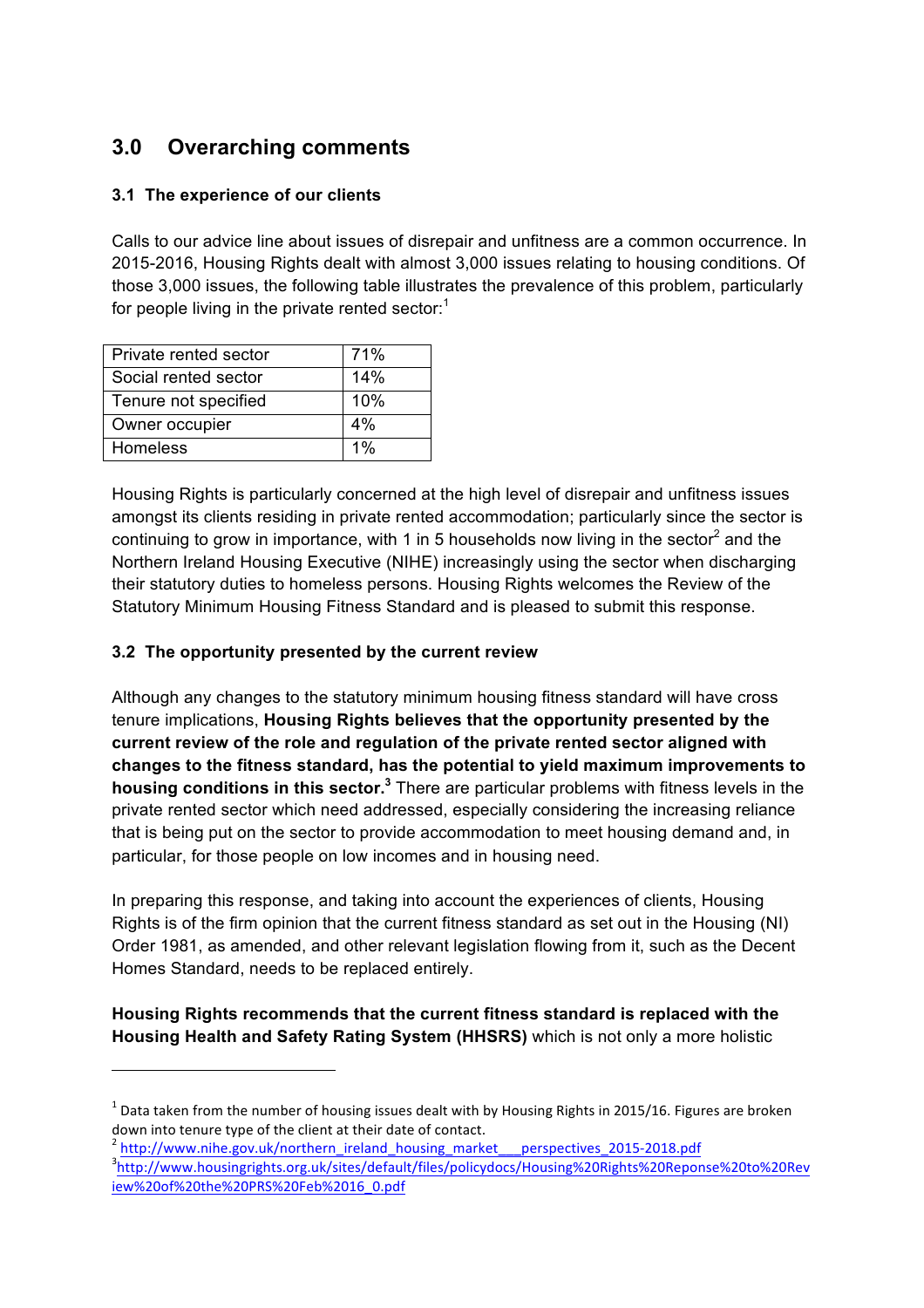

system for assessing housing conditions and their impact on people, it has also been used effectively in England and Wales for several years and has been given international recognition by being adopted in the USA.

Housing Rights is also aware of the long recognised body of evidence on the impact of housing on health. The Department may also be aware that other bodies with an interest in housing and health issues such as the Northern Ireland Human Rights Commission have demonstrated interest in the adoption of the HHSRS in Northern Ireland. The NIHRC recently advised the UN Committee on Economic, Social and Cultural Rights to ask the NI Executive about its plans to adopt the HHSRS in Northern Ireland.<sup>4</sup>

The implementation of the HHSRS is also particularly relevant to the Draft Programme for Government Framework 2016-21 which is currently out for consultation.<sup>5</sup> There is a direct link between a new improved standard which links health to housing and which can demonstrate measurable outcomes, and some of the key outcomes and measures proposed in the Draft Programme i.e.

- enjoying long, healthy, active lives
- having a more equal society
- giving children and young people the best start in life
- reducing health inequality
- reducing preventable deaths
- improving mental health.

Housing Rights believes that by implementing the HHSRS the Department could lead the way in adopting an outcomes measurement approach and inter-Departmental working, as reflected in the Draft Programme. There is therefore, an opportunity for the implementation of the HHSRS to be an exemplar initiative of the NI Executive's approach as identified in the draft Programme for Government framework.

### **4.0 The current fitness standard**

The current fitness standard dates back to the Housing (NI) Order 1981 and over the years it has gone through a number of amendments. Although statistics indicate that the level of unfitness in Northern Ireland is relatively low at 4.6%, this figure is very much based on a fitness standard that has such a low threshold that it makes the results unreflective of the real living situation of many people in Northern Ireland.<sup>6</sup> The current fitness standard is therefore ineffectual at rooting out real unfitness and addressing its causes. What Northern Ireland really needs is a new approach which not only looks at the condition of the property,

<sup>4</sup> http://www.nihrc.org/images/uploads/NIHRCICESCR2016.pdf

<sup>5</sup> https://www.northernireland.gov.uk/sites/default/files/consultations/newnigov/draft-pfg-framework-2016- 21.pdf

 $\overline{\text{http://www.nihe.gov.uk/northern}\text{}$  ireland house condition survey main report 2011.pdf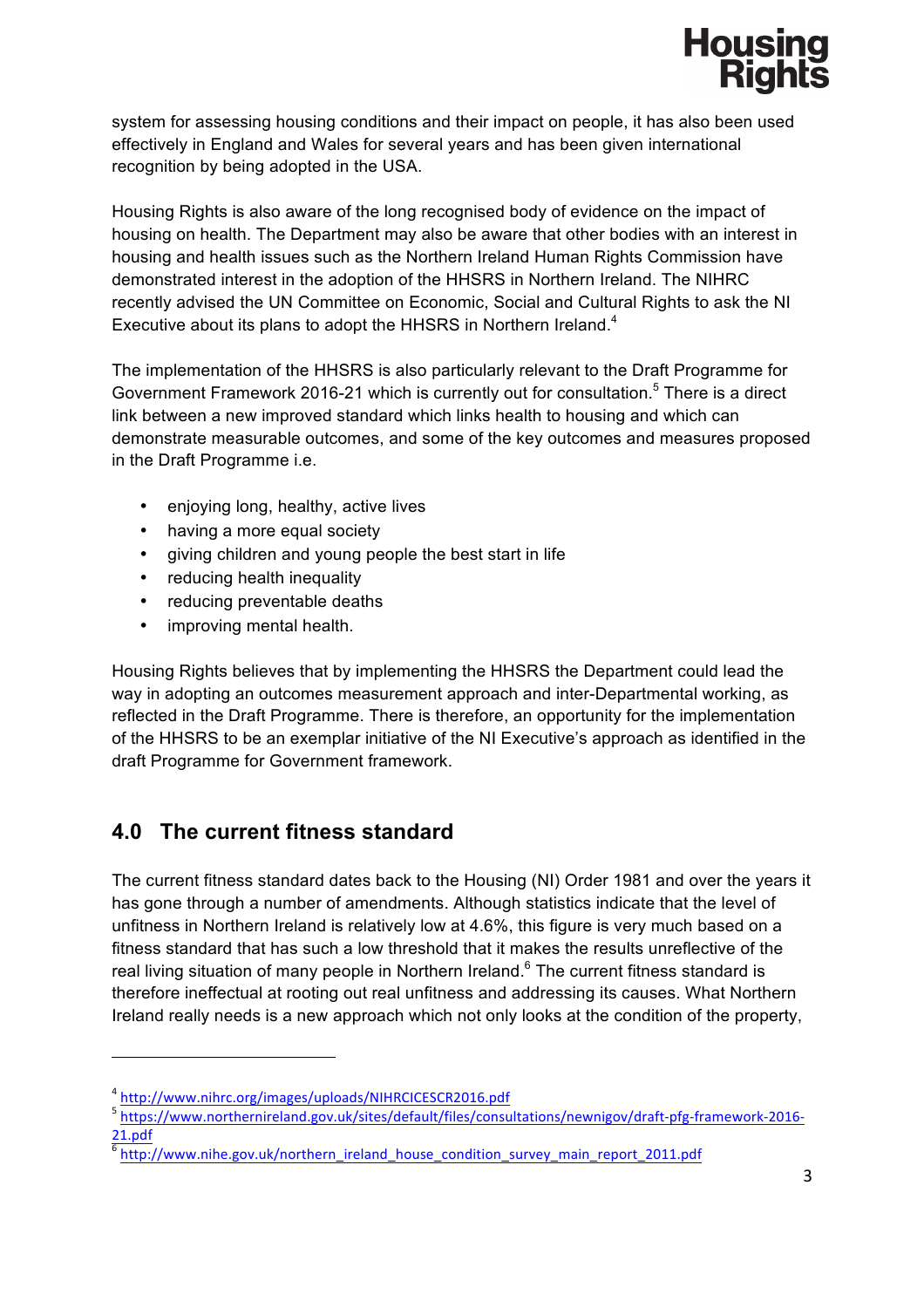but which also addresses the health and potential risks to health of its occupants. Housing Rights believes that the HHSRS ticks all the relevant boxes in this regard.

Common feedback from Housing Rights clients and advisers is that the fitness standard does not provide sufficient protections to ensure that tenants are living in good standard, safe accommodation. Frustration is often expressed at the lack of legal protections afforded under the 1981 Order and the perceived lack of enforcement on the part of local councils.

A classic example of dissatisfaction with the current system is the requirement to *"have adequate provision for...heating..."* In reality, this can be interpreted as being satisfied if a client has access to an electrical socket to be able to plug in an electric heater. Taking into account the high levels of fuel poverty in Northern Ireland<sup>7</sup> and the relatively high cost of electricity many Housing Rights clients, when confronted with this reality, will find it difficult to keep their homes heated to a sufficient level with the use of electric heaters alone.

The consultation document acknowledges that *"The Housing Fitness Standard has not kept pace with building standards, environmental and health and safety issues while other parts of the United Kingdom have, at least to some extent, enhanced their standards to take account of some of these key developments."* **Housing Rights strongly believes that this consultation offers the best opportunity to improve the future of housing in Northern Ireland and to eradicate poor housing by implementing the HHSRS.**

### **5.0 Problems with the current standard**

### **5.1. Poor housing and the impact on health**

The links between poor housing and poor physical and mental health are well documented. The *'Cost of Poor Housing in Northern Ireland'* looks at this problem and acknowledges that *"...there is a large and growing body of evidence linking systematically adverse health effects with poor housing conditions. These conditions include: dampness; living in a cold home; household accidents; noise; the fear of crime; overcrowding; and fire safety."8*

The Department may be aware that a review is being carried out by the Department of Health at Westminster which will look at the extent to which people's health is negatively affected by poor housing. $9$  The research will also attempt to assess the financial impact on health bodies and local authorities caused by poor housing. **Housing Rights recommends that the Department liaises generally with the Department of Health (NI) on a number of areas raised within this response to work together to tackle poor housing, and thus reduce risks to health.** 

Housing Rights has identified a number of particular problems in this area which could be addressed by implementing the HHSRS:

 $^7$  Ibid.6<br> $^8$  http://www.nihe.gov.uk/cost\_of\_poor\_housing\_in\_ni.pdf

<sup>9</sup> https://jonrouse.blog.gov.uk/2016/04/28/good-health-begins-at-home/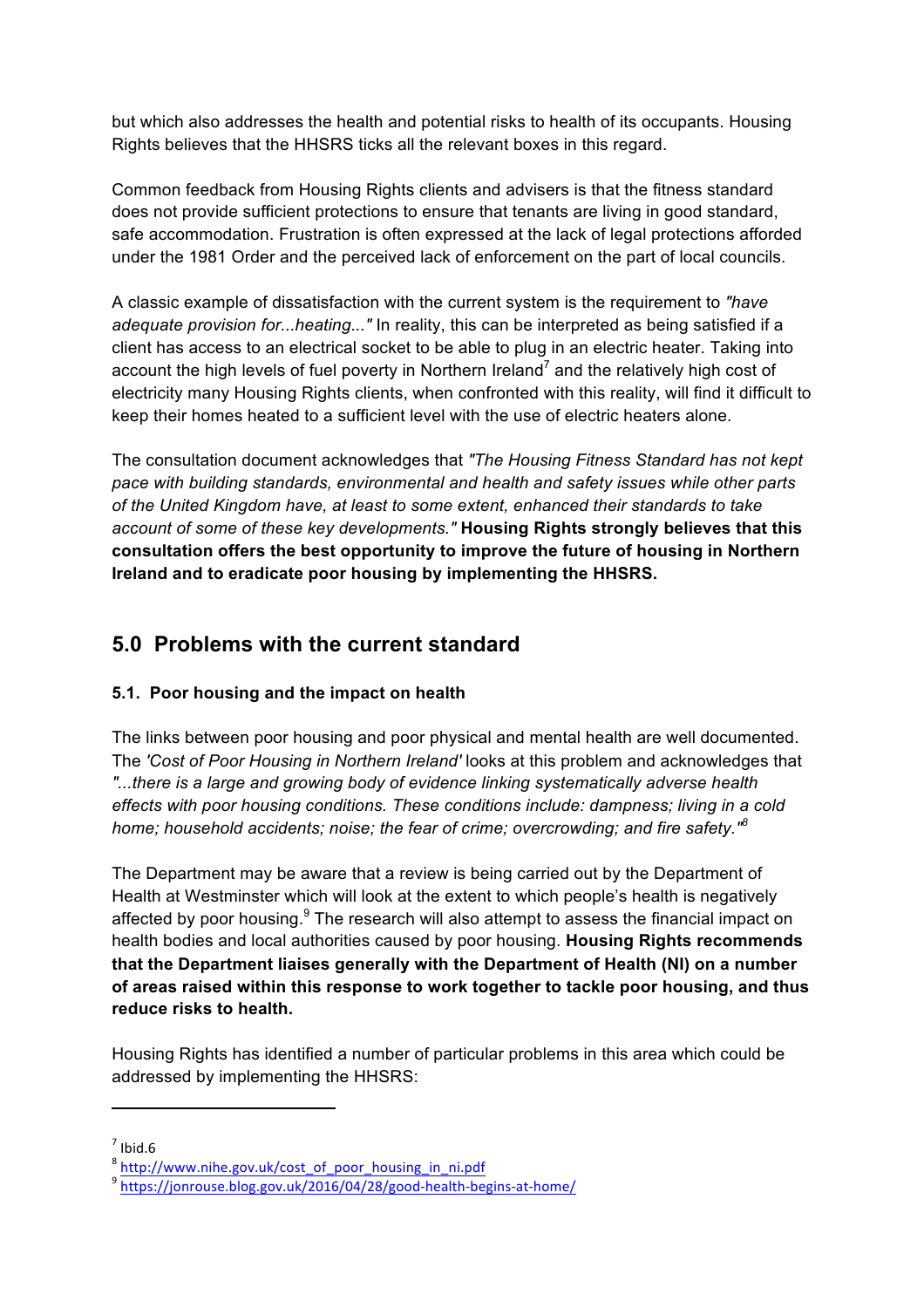## **Housing<br>Rights**

| <b>Thermal comfort</b> | Adopting the HHSRS could have a positive impact on poor<br>health caused by a lack of thermal comfort. Cold homes have a<br>particularly negative impact on households with children.<br>Between 2008 and 2013, one in three households with children<br>were in fuel poverty; some 73,000 households. <sup>10</sup> Many children<br>living in colder properties end up with long term health issues, <sup>11</sup><br>or have to be hospitalised. Research from Bernard Stafford of<br>Sheffield Hallam University, on childhood hypothermia<br>revealed surprising figures in the demographics of those who<br>are hospitalised as a result of primary hypothermia. The figures<br>from the health service in England show that a child under 5 is<br>much more likely to be admitted to hospital. <sup>12</sup> Some of the<br>underlying factors for this are the relative price of domestic fuel<br>and under 5s being more likely to be at home for most of the<br>day, compared to older children who are out at school. If the<br>home is not heated properly then the under 5s have a higher<br>exposure to the risks of cold. |
|------------------------|------------------------------------------------------------------------------------------------------------------------------------------------------------------------------------------------------------------------------------------------------------------------------------------------------------------------------------------------------------------------------------------------------------------------------------------------------------------------------------------------------------------------------------------------------------------------------------------------------------------------------------------------------------------------------------------------------------------------------------------------------------------------------------------------------------------------------------------------------------------------------------------------------------------------------------------------------------------------------------------------------------------------------------------------------------------------------------------------------------------------------------------|
| <b>Fuel poverty</b>    | There is a very real link between thermal comfort and fuel<br>poverty. The 2011 House Conditions Survey found that<br>approximately 294,000 (42%) of households in Northern<br>Ireland were in fuel poverty. Fuel poverty is also more likely to<br>impact on low income families; many of whom are now living in<br>the private rented sector. In fact the Survey report comments<br>that "The cost of fuel and low income will remain important<br>determinants of whether a household is still in fuel poverty." <sup>13</sup><br>The tenure with the highest proportion in fuel poverty in 2011<br>was the private rented sector (49%), followed by the Housing<br>Executive (44%). Households with solid fuel (59%) or electric<br>(46%) central heating were more likely to be in fuel poverty<br>than households with oil (44%) or mains gas (34%) central<br>heating. <sup>14</sup> Cold homes also lead to excess winter deaths. In<br>many households with older occupants there is often the                                                                                                                                  |

<sup>10</sup> www.healthyplaces.org.uk/EasySiteWeb/GatewayLink.aspx?alId=54299

https://www.savethechildren.org.uk/sites/default/files/docs/The\_Impact\_of\_Fuel\_Poverty\_on\_Children\_Dec\_ 08(1)\_1.pdf

<sup>&</sup>lt;sup>12</sup> file:///C:/Users/sharon/Downloads/ESRC%20Belfast%20Seminar%20Briefing%20Paper.pdf<br><sup>13</sup> Ibid. 6<br><sup>14</sup> Ibid. 6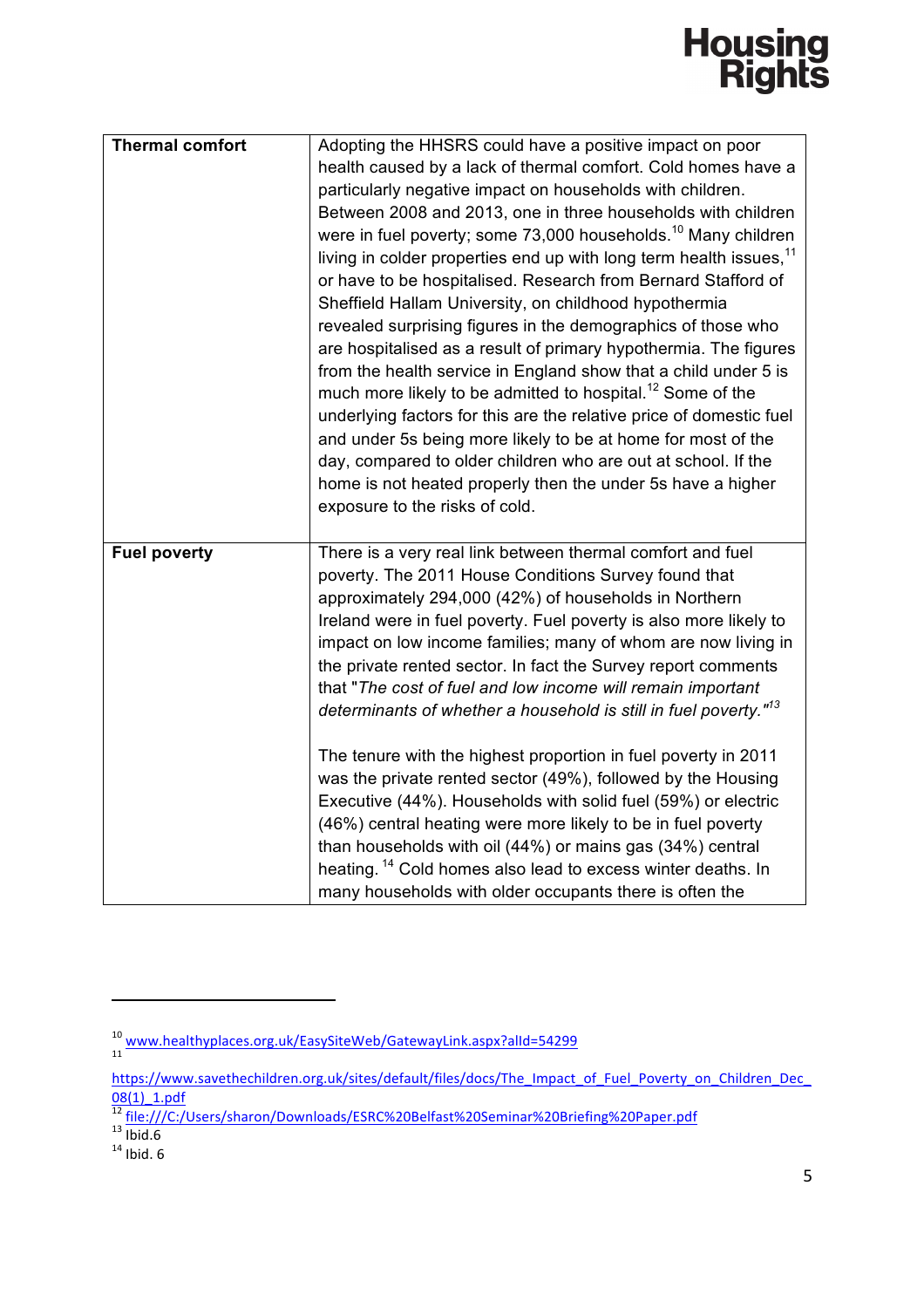|                     | debate over 'heat or eat'. Experts have estimated that 40% of<br>such deaths could be related to poor thermal conditions. <sup>15</sup><br>Recent statistics indicate that in 2014/15 there were 870<br>excess winter deaths in Northern Ireland, the highest since<br>2009/10. <sup>16</sup> While these deaths cannot be wholly attributable to<br>fuel poverty it is undeniable that not being able to afford to heat<br>one's home is a contributing factor to ill-health and has<br>potentially life-threatening implications for older people. It is<br>estimated that there have been 1,890 excess winter deaths in<br>the last decade which are directly attributable to people living<br>in cold and damp homes. <sup>17</sup> |
|---------------------|-----------------------------------------------------------------------------------------------------------------------------------------------------------------------------------------------------------------------------------------------------------------------------------------------------------------------------------------------------------------------------------------------------------------------------------------------------------------------------------------------------------------------------------------------------------------------------------------------------------------------------------------------------------------------------------------------------------------------------------------|
| <b>Condensation</b> | Condensation is another housing problem that is prevalent in<br>Northern Ireland. It has a direct link to fuel poverty and poor<br>health. The link between inadequate heating; damp, cold, and<br>mouldy houses; and poor health has been highlighted in<br>international reports. A survey carried out by the Ipsos Mori<br>found that 44% of respondents claimed to live in draughty<br>homes, 37% in homes with condensation and 28% in homes<br>with mould. These issues were worse for people renting. <sup>18</sup><br>The impact of condensation can cause much distress and can<br>lead to poor physical health. Although condensation can<br>sometimes be caused by bad lifestyle choices e.g. not opening                    |
|                     | windows, there are times when it is caused by fundamental<br>issues with the ventilation and heating provision in the<br>property. There is also a link between condensation and fuel<br>poverty, where occupants cannot afford to heat their home to a<br>sufficient standard to prevent or reduce the occurrence of<br>condensation.<br>Under the current fitness standard, condensation will not lead<br>to a property failing the fitness test. But, the HHSRS can<br>consider moisture retention in a property, the risks it creates to                                                                                                                                                                                            |
|                     | occupants and assesses possible measures for combating it.                                                                                                                                                                                                                                                                                                                                                                                                                                                                                                                                                                                                                                                                              |

<sup>&</sup>lt;sup>15</sup> 'Housing, Energy and Thermal Comfort: A review of 10 countries with the WHO European Region', WHO for Europe, 2005 

<sup>&</sup>lt;sup>16</sup> http://www.nisra.gov.uk/demography/default.asp32.htm<br><sup>17</sup> Par 3, <u>http://www</u>.niassembly.gov.uk/globalassets/documents/reports/socialdevelopment/nia\_36\_11\_15.pdf

<sup>&</sup>lt;sup>18</sup> http://www.energysavingtrust.org.uk/news/cold-draughty-mouldy-damp-what-uk-public-think-about-theirhomes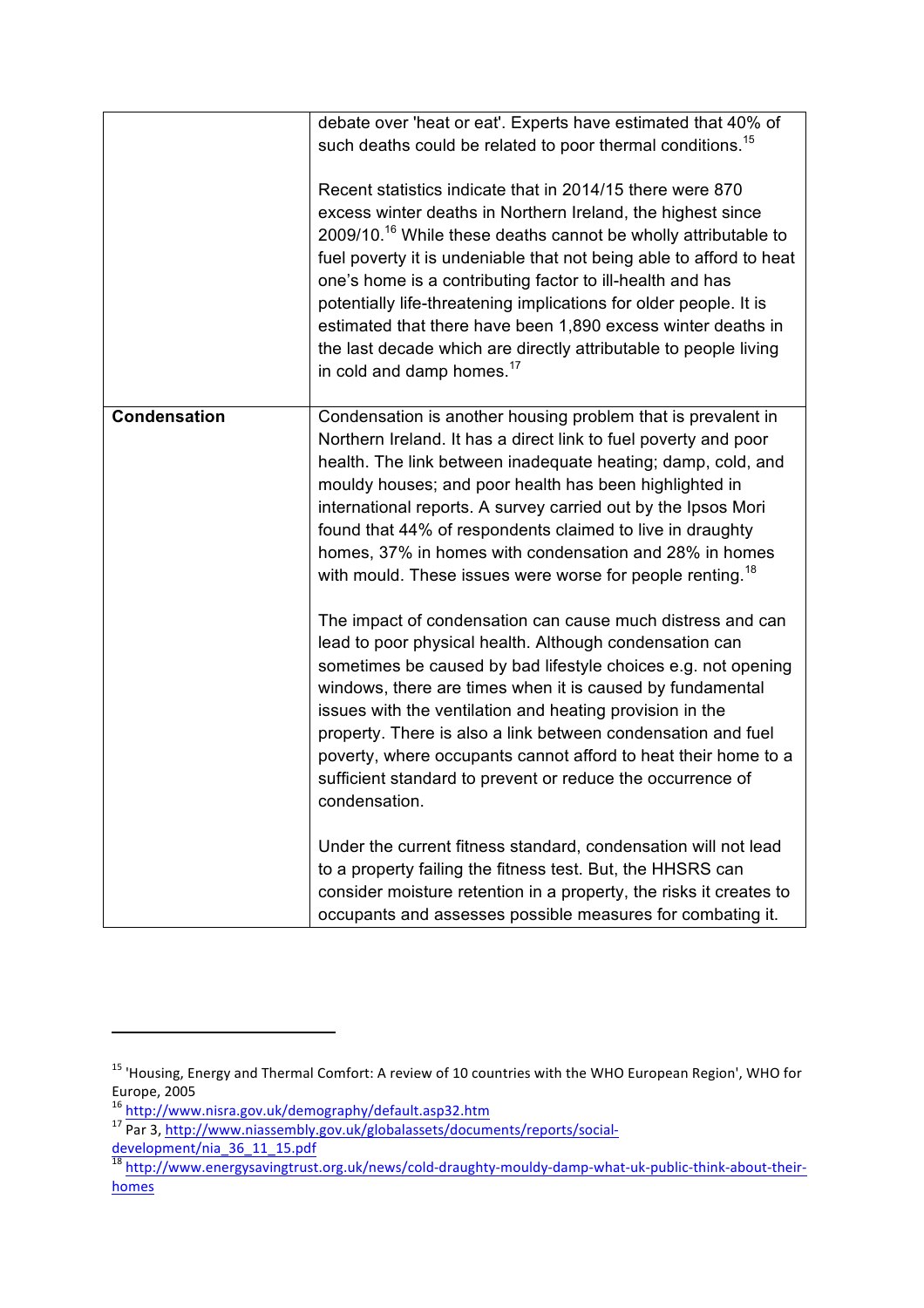

### **5.2. Safety issues**

Unlike the current fitness standard, the HHSRS examines a property on the basis of risk for potential safety hazards, such as fire, electrical faults and the likelihood of falls. **Housing Rights would encourage greater synergy between the Department for Communities and the Department of Health on all safety issues in the home including the risks of fire, electrical hazards and falls. As mentioned earlier, there is a clear correlation between poor housing and costs to the NHS; costs which could be greatly reduced if a fitness standard which incorporated health and housing in any system of measurement, was put in place.** 

Housing Rights has identified a number of safety issues which could be better rectified through the application of the HHSRS:

| <b>Fire safety</b>       | The current fitness standard permits the use of an electric<br>heater to suffice as an adequate provision of heating. Apart<br>from the cost concerns of using electricity as a main form of<br>heating; there are also strong safety concerns connected with<br>the use of electric heaters.<br>Research carried out by the Northern Ireland Fire and Rescue |
|--------------------------|---------------------------------------------------------------------------------------------------------------------------------------------------------------------------------------------------------------------------------------------------------------------------------------------------------------------------------------------------------------|
|                          | Service shows that homes in Northern Ireland are at a high risk<br>from fires of an electrical origin. In 2013-14, electricity-related<br>fires accounted for over 65% of all accidental fires in Northern<br>Ireland. $19$                                                                                                                                   |
|                          | Housing Rights believes that the HHSRS would be able to<br>properly address the risk of using electric heaters when<br>assessing a property for its thermal comfort.                                                                                                                                                                                          |
| <b>Electrical safety</b> | Housing Rights supports the campaign of Electrical Safety<br>First to introduce five-yearly electrical safety checks in<br>Northern Ireland. This is especially important in the private                                                                                                                                                                      |
|                          | rented sector, where there are greater risks of electrical<br>hazards. <sup>20</sup>                                                                                                                                                                                                                                                                          |
|                          | Regulations do exist at present pertaining to the safety of<br>electrical appliances provided by landlords in furnished                                                                                                                                                                                                                                       |
|                          | accommodation. Local councils are responsible for the<br>enforcement of these regulations. <sup>21</sup> However, the main<br>drawback of such regulations is that they are reactive rather                                                                                                                                                                   |

<sup>&</sup>lt;sup>19</sup> 'Briefing: Electrical Safety and Northern Ireland's Private Rented Sector', Electrical Safety First <sup>20</sup> Ibid.19<br><sup>20</sup> Ibid.19 21Electrical Equipment (Safety) Regulations 1994 and the Plugs and Sockets (Safety) Regula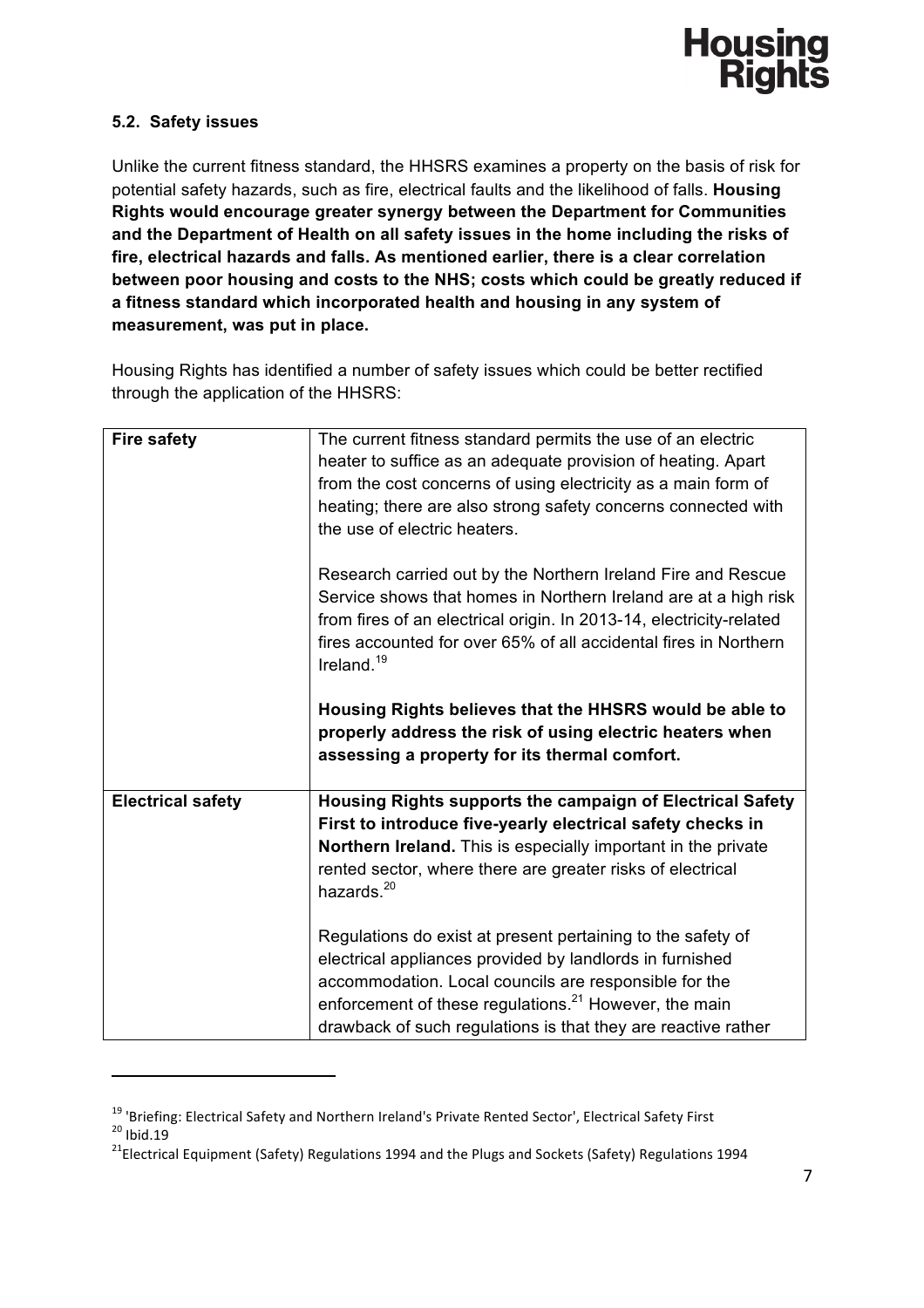|                        | than proactive in dealing with faulty equipment. In many cases<br>a tenant is dependent on using the electrical appliances<br>provided by the landlord as part of their tenancy agreement, for<br>example bulky white goods. There is a degree of trust on the<br>part of the tenant that the equipment is safe to use. Where a<br>tenant suspects or learns that the equipment is not safe to use<br>then they have to rely on the landlord to repair or replace the<br>appliance. This is outside the control of the tenant, as in the<br>private rented sector there are no time scales by which a<br>landlord must carry out a repair or a replacement. Where the<br>tenant is dissatisfied with the reaction of the landlord, they are<br>often left with no option but to report the matter to their local<br>council. |
|------------------------|------------------------------------------------------------------------------------------------------------------------------------------------------------------------------------------------------------------------------------------------------------------------------------------------------------------------------------------------------------------------------------------------------------------------------------------------------------------------------------------------------------------------------------------------------------------------------------------------------------------------------------------------------------------------------------------------------------------------------------------------------------------------------------------------------------------------------|
|                        | In some cases, this can lead to a breakdown in the relationship<br>between the tenant and landlord and can carry the risk of<br>retaliatory eviction. Housing Rights would like to see<br>improved safety standards in accommodation especially<br>around fire safety. It would also like to see reasonable<br>statutory timescales set down by which all landlords must<br>comply with a repair request. Local councils also need to<br>be adequately resourced and supported to be able to carry<br>out their full remit of enforcement powers.                                                                                                                                                                                                                                                                            |
| <b>Carbon monoxide</b> | The Royal Society for the Prevention of Accidents (RoSPA)<br>has stated that "Exposure to carbon monoxide by any fossil<br>fuel burning appliance that is not properly installed or regularly<br>serviced can lead to death or illness. It is not only poor<br>workmanship on the part of heating engineers but also<br>householders and landlords failing to service and maintain<br>appliances that can lead to exposure." <sup>22</sup><br>Those most at risk of carbon monoxide poisoning include<br>unborn children, infants, older people aged over 65 and people<br>with anaemia or heart or lung disease.                                                                                                                                                                                                            |
|                        | Death and risk of death caused by carbon monoxide, the silent<br>killer', could easily be rectified by the installation of carbon<br>monoxide alarms. Housing Rights would like to see a<br>requirement for carbon monoxide and smoke alarms to be<br>installed and maintained in all rented properties.<br>Furthermore, the risks associated with carbon monoxide<br>are addressed in the HHSRS assessment.                                                                                                                                                                                                                                                                                                                                                                                                                 |

<sup>22</sup> http://www.rospa.com/rospaweb/docs/campaigns-fundraising/big-book-ni.pdf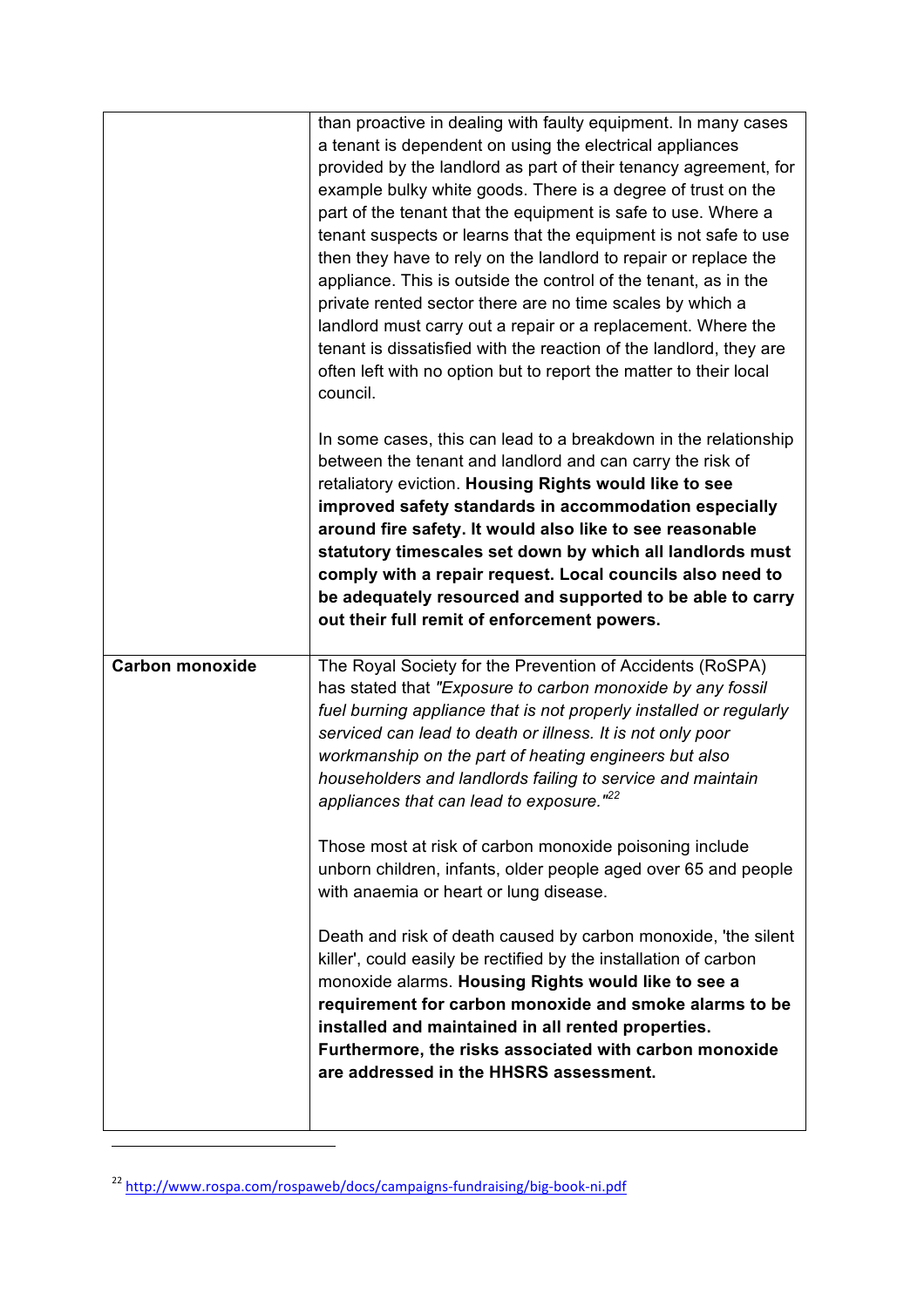### Housing<br>Rights

| <b>Accidents</b> | A key aspect of the HHSRS is the prevention of accidents. In<br>2014, Housing Rights responded to Department of Health,<br>Social Services and Public Safety (since 9 May 2016, the<br>Department of Health) on its consultation into the Home<br>Accident Prevention Strategy 2014-2024. <sup>23</sup>                                                                                                                                                               |
|------------------|-----------------------------------------------------------------------------------------------------------------------------------------------------------------------------------------------------------------------------------------------------------------------------------------------------------------------------------------------------------------------------------------------------------------------------------------------------------------------|
|                  | In its response, Housing Rights highlighted the link between<br>poor quality housing and home accidents. The response stated<br>"The risk of having an accident can greatly increase in poor<br>and inadequate housing in addition to circumstances such as<br>disability, illness or other types of vulnerabilityWe believe<br>that the current fitness standard is unable to address the most<br>common health and safety defects found in rented<br>accommodation" |
|                  | Housing Rights recommends that the Department liaise<br>with the Department of Health regarding the<br>implementation of HHSRS as complementary tool in the<br>prevention of accidents in the home.                                                                                                                                                                                                                                                                   |

### **6.0. Fitness and licensing**

 

**Housing Rights believes that any fitness standard is only as good as its enforcement.** There is therefore a need for local councils to be equipped with adequate resources to enable them to properly enforce the fitness standard and thereby protect tenants, help improve people's health and wellbeing and tackle those landlords who provide a poor standard of housing.

**Housing Rights believes that there is a clear link between raising the housing standards in the private rented sector and the licensing of private landlords.** As mentioned previously, there are more risks to health, wellbeing and safety when living in the private rented sector; some of which may be attributed to the lack of regulation in that sector.

Housing Rights believes that the effectiveness of the HHSRS could be further enhanced by making compliance with it a condition of any licensing system. The review of the fitness standard is therefore an integral part of the wider review of the role and regulation of the private rented sector that the Department is currently undertaking.<sup>24</sup>

Licensing could complement the HHSRS and lead to improved policy and practice in the sector. Licensing would enable Government to collect much more relevant data on the

http://www.housingrights.org.uk/sites/default/files/policydocs/HRS%20Response%20to%20DHSSPS%20Home %20Accident%20Prevention%20consultation%20August%202014.pdf  $24$  Ibid.3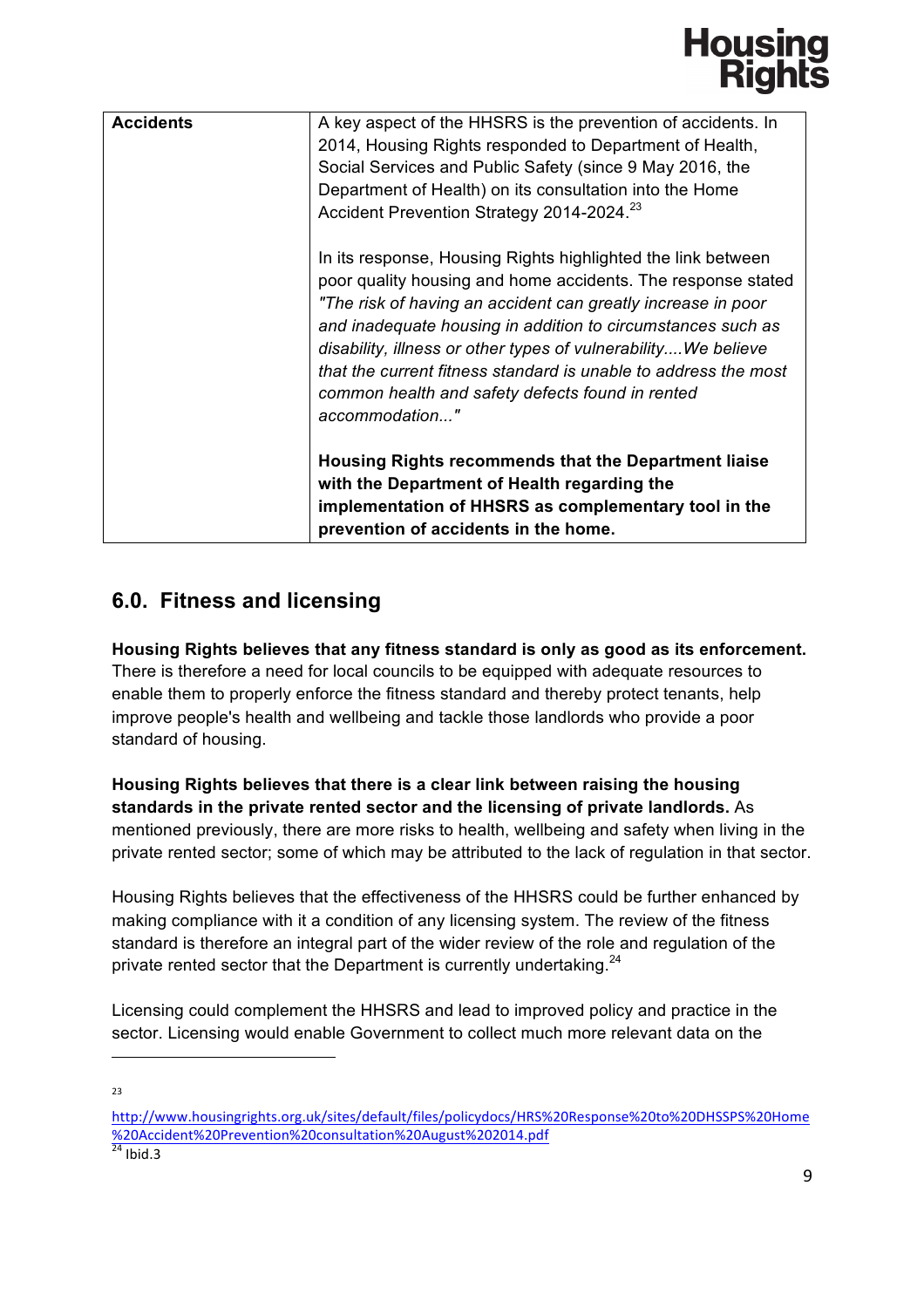private rented sector than can be currently collected under the Landlord Registration Scheme. Improved information on the sector would enable local councils to effectively target poor condition properties; thereby, improving the overall housing stock.

Evidence from the London Borough of Newham, which operates a licensing system, shows that it can lead to greater professionalism in the sector. Research has also shown an increase in tenant satisfaction with their landlord and their rental property and with the standard of the property.<sup>25</sup>

Housing Rights is encouraged that Belfast City Council (BCC), which has one of the largest stock of private rented accommodation in NI, has recently called for the introduction of both the HHSRS as the new fitness standard and licensing in the private rented sector.<sup>26</sup> BCC has expressed the frustrations faced by its Environmental Health Department with the current fitness standard. BCC believes that landlord licensing would help councils to tackle poor housing standards.<sup>27</sup> A licensing scheme could help with this by providing additional financial resources to local councils via the licensing fees. Newham Borough Council has shown how a successful licensing system can lead to a self-funding enforcement regime.

Housing Rights understands that the Department will be looking at the statutory arrangements for private sector housing assistance in the near future. Housing Rights believes that access to such resources is crucial to improving property fitness levels and wellbeing of occupants. Accordingly, resources should be linked to fitness. Housing Rights welcomes the opportunity to be involved in further discussions in this area.

### **7.0. Equality issues**

 

A recent report, commissioned by the Equality Commission NI as part of a review into key inequalities, highlights the varying housing conditions amongst different Section 75 groups in Northern Ireland.<sup>28</sup> Some of its key findings are:

- Older women more frequently experience poor housing conditions than older men in rural areas, whilst older men are more likely to experience poor housing in urban areas.
- Throughout NI, older people are more likely to live in poor housing than younger age groups.

https://england.shelter.org.uk/\_\_data/assets/pdf\_file/0003/1039530/FINAL\_SAFE\_AND\_DECENT\_HOMES\_RE PORT-\_USE\_FOR\_LAUNCH.pdf

file:///S:\GROUPS%20FOLDER\Policy%20&%20Practice%20Team\Policy\Policy%20Consultation%20Responses \2016\Housing%20Fitness%20Standards\Belfast%20City%20Council\_prs%20review%20response.pdf <sup>27</sup> http://www.housingrights.org.uk/news/linking-health-and-housing-recap-our-seminar

<sup>&</sup>lt;sup>28</sup> Housing and Communities' Inequalities in Northern Ireland, Centre for Housing Policy, University of York, https://www.york.ac.uk/media/chp/documents/2016/RES1314\_04\_HousingIneq\_Final%20Report%20v1e\_FIN AL\_June2015.pdf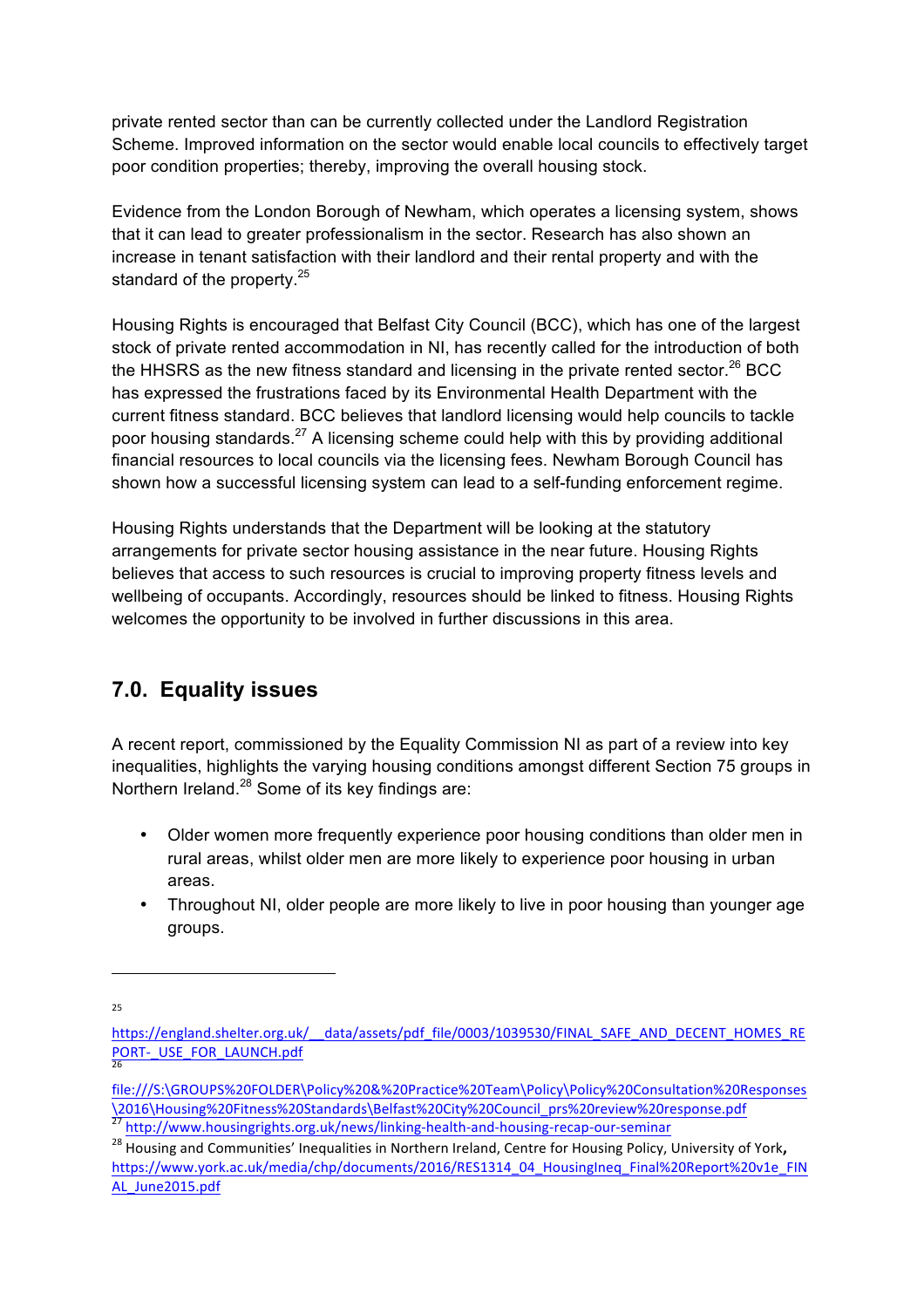

- Whilst the private rented sector has been useful in housing minority ethnic groups and migrants, it is likely to have limited security, high housing costs, poor housing management and poorer housing conditions.
- Migrant workers who live in tied accommodation often experience poor conditions and overcrowding.
- Irish travellers experience a lack of basic amenities on sites.
- Single, divorced and separated people live in poorer conditions, especially in the private rented sector.

Housing Rights notes that the Department has carried out an Equality Screening as part of its review. **Housing Rights believes that the introduction of HHSRS would not only help to benefit householders and tenants across all tenures, but would be of particular benefit in addressing the problems facing some Section 75 groups as identified in the equality screening exercise, some of whom may face a greater risk to their health and well-being as a result of poor housing.** The HHSRS could rectify this, as it puts particular emphasis on older and younger occupants and the risks they may face in the home. For example, HHSRS can take account of deficient stairs which can lead to falls which poses a higher risk to older people and children. It can also assess damp and mould issues which can lead to longer term health issues, such as asthma, amongst children.

### **8.0 The way forward**

### **8.1 Enhancing the current standard is not sufficient**

Housing Rights is not convinced that making alterations to the current fitness regime would be enough to bring about sufficient change to improve the living conditions of its clients who are dealing with the deficiencies of a pass or fail fitness standard on a daily basis. It would also be unsatisfactory for local councils who, just like Housing Rights clients and advisers, can be disappointed and frustrated with the lack of protection and improvements afforded under a pass or fail test. The best way forward in tackling all of these issues is to implement an overarching, holistic system which looks at more than just the bricks and mortar, and this can be satisfied by the HHSRS.

**Housing Rights recommends the implementation of Model B - the HHSRS.** In its opinion, this is the best option for improving not only housing conditions, but also the health, wellbeing and safety of those currently living in poor standard accommodation.

The HHSRS is also more reflective of the general direction of the NI Executive, which is reflected in the recent publication of the draft Programme for Government Framework. The HHSRS is the only option which meaningfully integrates the health and wellbeing of vulnerable occupants into the assessment of property fitness. By enabling an assessment of housing conditions which is linked to health outcomes, resources can be targeted to ensure that public resources yield maximum impact across multiple government indicators.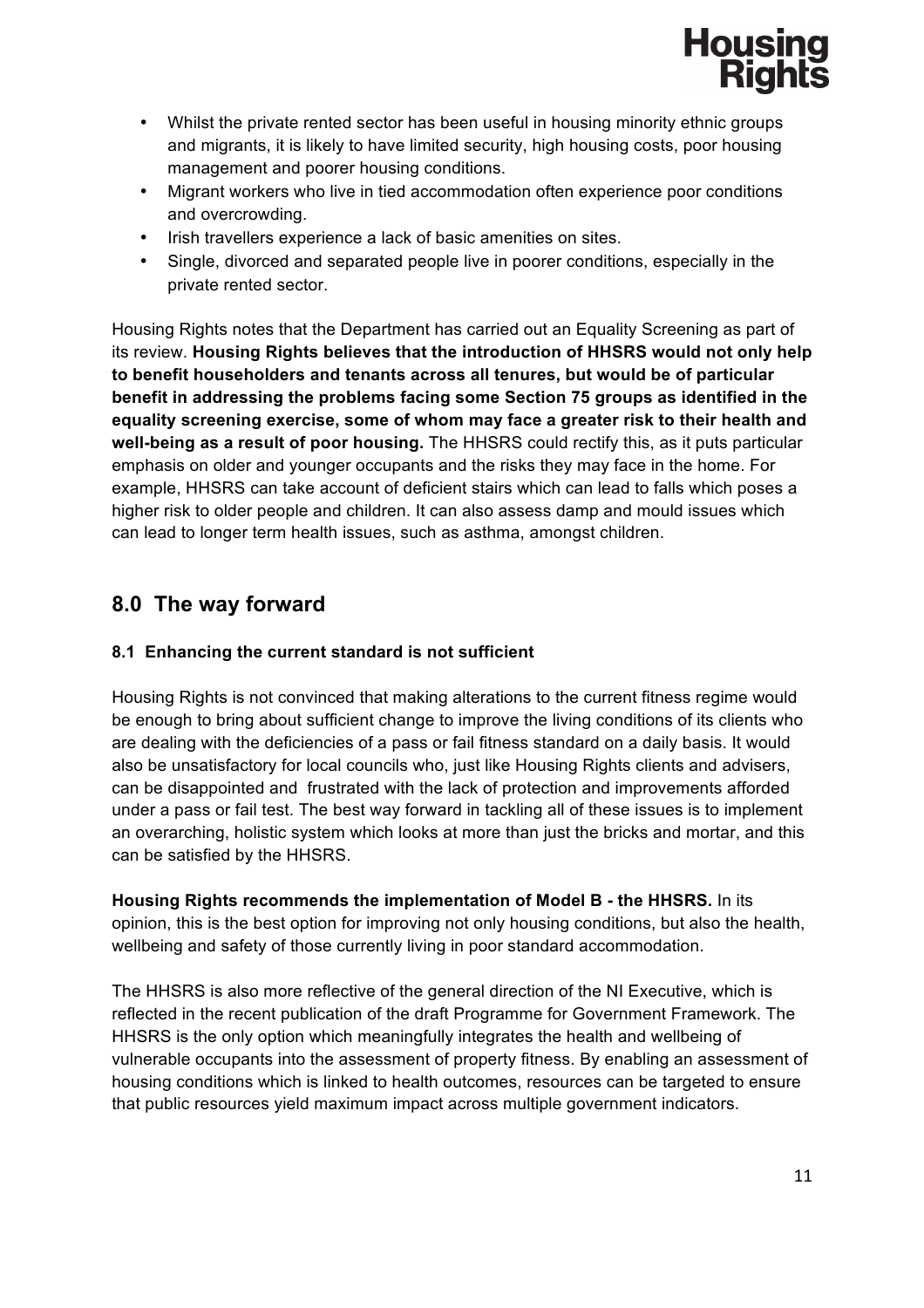The Department's *'Draft (Partial) Regulatory Impact Assessment'* sets out some of the benefits which could arise from a new fitness standard, which it accepts could be the HHSRS, including:

- A reduction in casualties and fatalities from accidents in the home;
- Reduced costs to the NHS;
- Improved mental health and wellbeing;
- Improved housing stock.

### **8.2 Enabling a more accurate assessment of housing conditions**

The HHSRS would also enable greater monitoring and provide a real picture of the housing stock as it is very much an evidence based system. **Housing Rights believes that the HHSRS is the best option for making real improvements to the quality of housing and to tackling inequalities faced by those persons who are most at risk of poor housing.**

The HHSRS has been used in England and Wales since 2006. It is a well-established system that assesses accommodation by considering a range of 29 health and safety hazards. Particular consideration is given to people with vulnerabilities; such as the very young, older people and people with disabilities. The impact of any hazard on occupants or future occupants is measured and quantified. The underlying principle of the HHSRS is that *"Any residential premises should provide a safe and healthy environment for any potential occupier or visitor."<sup>29</sup>*

In contrast, the current fitness standard is very much a pass or fail test. It solely looks at the property and not its impact on the occupants. This can cause much consternation amongst Housing Rights' clients and advisers and leads to frustration with the current system.

### **8.3 Addressing the cost of implementing a new system**

The review document makes reference to the costs involved in bringing properties up to HHSRS standard. **Housing Rights believes that in the long term it is important for Government to look at the cost implications of not implementing the HHSRS.** There are substantial ongoing costs to the NHS and society at large of *not* appropriately recognising the links between housing and health through the implementation of the HHSRS. If implemented and with action taken as a result, research has estimated there could be potential savings for the NHS of £33m per year.<sup>30</sup>

In practical terms, if the HHSRS was to be adopted, Northern Ireland's councils would have a wealth of information and guidance at their disposal flowing from its use in England and Wales.<sup>31</sup> They would be able to learn from the positive and negative working experiences of

 $^{29}$  Par. 1.12

https://www.gov.uk/government/uploads/system/uploads/attachment\_data/file/15810/142631.pdf<br><sup>30</sup> Ibid.8<br><sup>31</sup> Ibid.29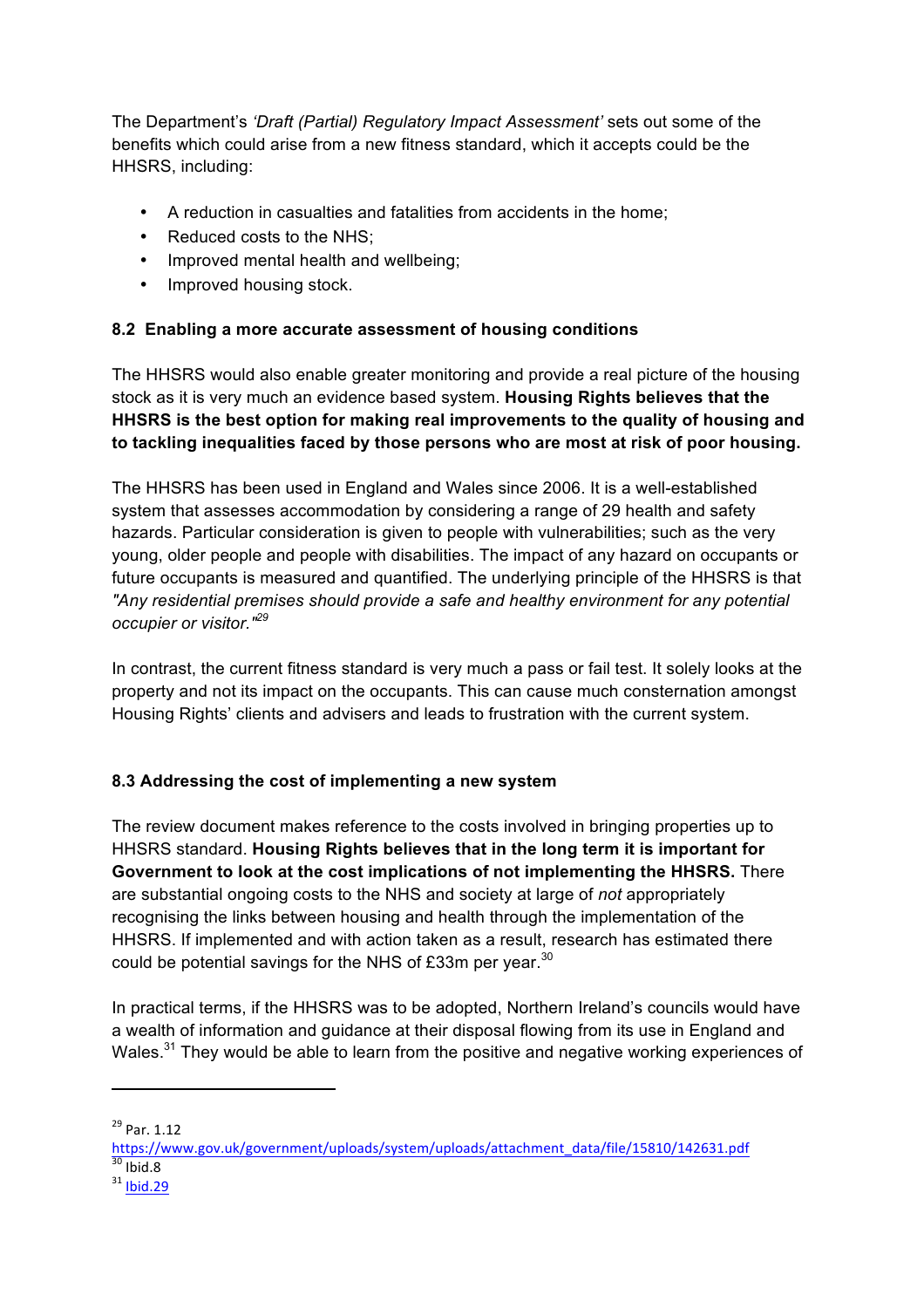

the councils in these other jurisdictions. Any training already designed for Environmental Health Officers in England and Wales could be customised for our local councils. Furthermore, a body of case law has been gathered in England and Wales, which would assist local councils in their implementation and interpretation of the HHSRS.

Of course, in reality, Northern Ireland already uses the HHSRS to some extent when carrying out the House Conditions Survey. The last survey, published in 2011, concluded that 10% of dwellings in Northern Ireland had one or more Category 1 hazards i.e. such properties would fail the HHSRS. A Category 1 hazard includes excess cold, food safety issues, falls on stairs. Therefore, its implementation would not *'disturb continuity'*, as suggested in the review document. $32$ 

As mentioned previously, poor housing already has a negative cost impact on the NHS, not to mention social services and the educational attainment of children. According to research carried out by BRE Trust and published by the NIHE in 2011 *"...even simple, low-cost safety improvements – handrails on dangerous stairs and steps, hard-wired smoke and carbon monoxide detectors and better home security – are effective in making a difference to people's health. Remedial works to deal with excess cold and dampness in the housing stock, although more expensive, are also effective, particularly when targeting certain types of properties with basic packages of work."* <sup>33</sup>

### **8.4 Addressing the perceived complexity of the HHSRS**

Housing Rights notes that issues around the perceived complexity of the HHSRS were the recent subject of debate when the Department for Communities and Local Government (DCLG) examined the application of HHSRS in their 'Review of Property Conditions in the Private Rented Sector'.<sup>34</sup> It is particularly significant that the DCLG took steps to improve the information available to landlords and tenants about the operation of the HHSRS following this review. Their assessment of the HHSRS concluded that changes were not necessary, but that a layperson's guide to hazards in the home would be produced to help landlords and tenants understand the system.

Housing Rights recommends that similar guidance be developed and introduced in Northern Ireland. The Department may wish to work directly with groups such as tenants in the development of such guidance.

In this respect, Housing Rights would like to draw attention to the work of the Private Tenants' Forum in highlighting a number of areas for improvement in the private rented

 $32$  See paragraph 6.11

http://www.housingrights.co.uk/sites/default/files/policydocs/Fitness%20Review%20Discussion%20Document %20March%202016.pdf<br>
33 Ibid.8<br>
34

https://www.gov.uk/government/uploads/system/uploads/attachment\_data/file/412926/150313\_Document \_1\_\_PRS\_property\_conditions\_govt\_response\_doc\_\_3\_.pdf